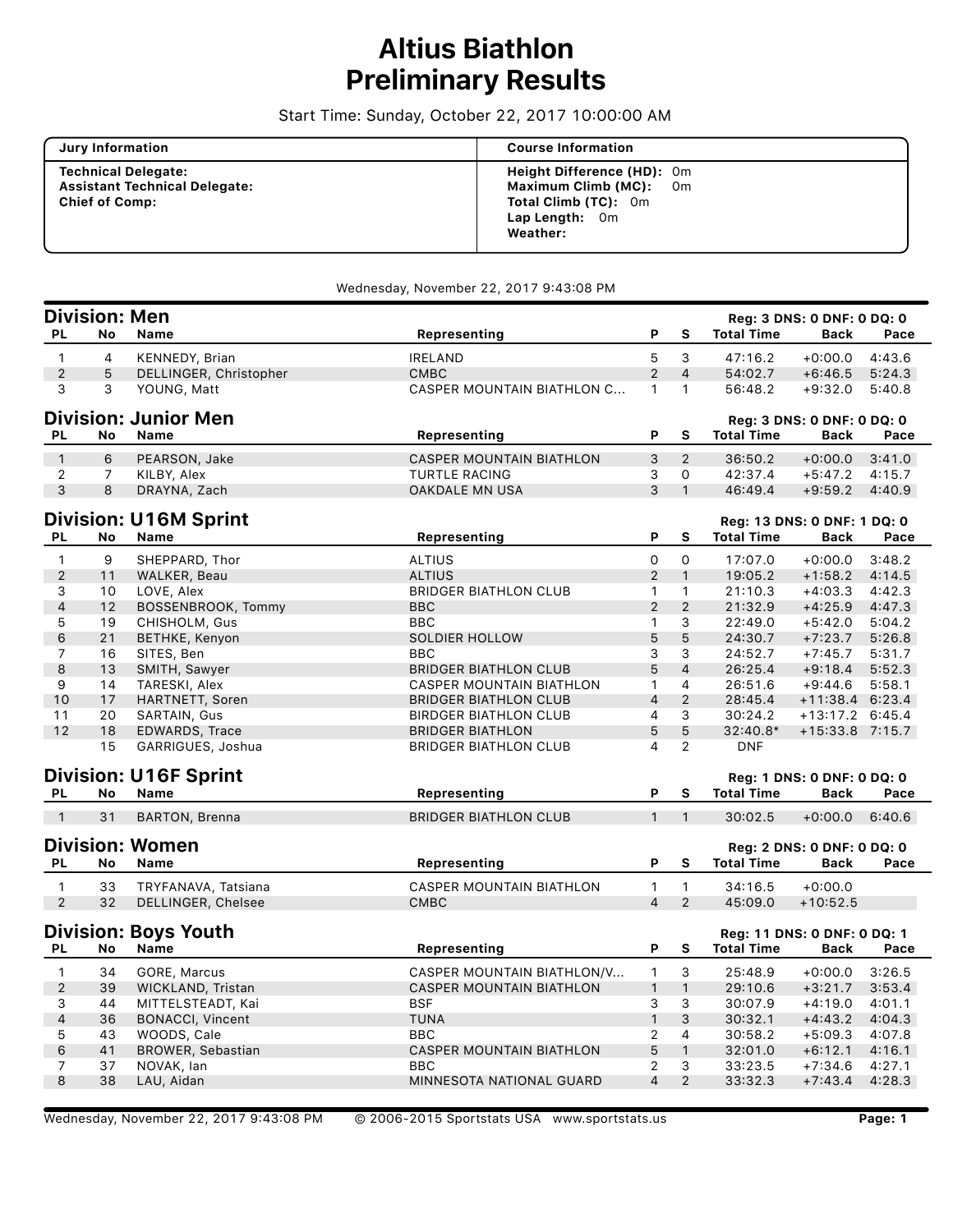## **Altius Biathlon Division: Boys Youth Continued Reg: 11 DNS: 0 DNF: 0 DQ: 1**

| <b>PL</b>      | No        | Name                          | Representing                 | P              | S              | <b>Total Time</b>           | <b>Back</b>                | Pace   |
|----------------|-----------|-------------------------------|------------------------------|----------------|----------------|-----------------------------|----------------------------|--------|
| 9              | 40        | LIVINGSTONE, Joshua           | <b>SOLDIER HOLLOW</b>        | 1              | 5              | 33:37.7                     | $+7:48.8$                  | 4:29.0 |
| 10             | 35        | BROADHEAD, Mix                | <b>TEAM SOLDIER HOLLOW</b>   | 3              | 3              | 34:44.3                     | $+8:55.4$                  | 4:37.9 |
|                | 42        | HOEFLER, Harrison             | PARK CITY NORDIC             | 5              |                | DQ                          |                            |        |
|                |           | <b>Division: Girls Youth</b>  |                              |                |                |                             | Reg: 5 DNS: 0 DNF: 0 DQ: 0 |        |
| PL             | No.       | <b>Name</b>                   | Representing                 | P              | S              | <b>Total Time</b>           | <b>Back</b>                | Pace   |
|                |           |                               |                              |                |                |                             |                            |        |
| $\mathbf{1}$   | 48        | BLEAKLEY, Skye                | <b>TEAM ALTIUS</b>           | $\overline{2}$ | 2              | 31:15.9                     | $+0:00.0$                  | 4:10.1 |
| 2              | 46        | STERTZ, Emma                  | MT. ITASCA BIATHLON          | 3              | $\overline{2}$ | 32:42.1                     | $+1:26.2$                  | 4:21.6 |
| 3              | 49        | LOVE, Sabine                  | <b>BRIDGER BIATHLON CLUB</b> | $\mathbf{1}$   | $\overline{2}$ | 33:36.2                     | $+2:20.3$                  | 4:28.8 |
| 4              | 45        | FARRA, Lina                   | TEAM SOLDIER HOLLOW          | 3              | $\overline{2}$ | 34:45.1                     | $+3:29.2$                  | 4:38.0 |
| 5              | 47        | KRAMER, Clara                 | <b>MN BIATHLON</b>           | $\overline{4}$ | 2              | 36:16.5                     | $+5:00.6$                  | 4:50.2 |
|                |           | <b>Division: Master Men</b>   |                              |                |                |                             |                            |        |
|                |           |                               |                              |                |                | Reg: 17 DNS: 2 DNF: 1 DQ: 0 |                            |        |
| PL             | No.       | Name                          | Representing                 | P              | S              | <b>Total Time</b>           | <b>Back</b>                | Pace   |
| 1              | 68        | WAICHLER, Scott               | METHOW VALLEY BIATHLON       | $\overline{2}$ | 3              | 31:40.0                     | $+0:00.0$                  | 4:13.3 |
| $\mathbf{2}$   | 59        | SCHAFER, Jon                  | <b>TEAM ALTIUS</b>           | $\overline{2}$ | 3              | 32:37.6                     | $+0:57.6$                  | 4:21.0 |
| 3              | 72        | EDWARDS, Matt                 | <b>BRIDGER BIATHLON</b>      | 5              | 3              | 33:41.1                     | $+2:01.1$                  | 4:29.5 |
| $\overline{4}$ | 64        | PETERSON, Paul                | <b>MN NATIONAL GUARD</b>     | 3              | $\overline{4}$ | 34:09.0                     | $+2:29.0$                  | 4:33.2 |
| 5              | 63        | BLANKE, Shawn                 | UTAH NATIONAL GUARD BIATHL   | $\overline{2}$ | $\overline{2}$ | 34:35.9                     | $+2:55.9$                  | 4:36.8 |
| 6              | 65        | MCBRIDE, Russell              | UTAH BIATHLON CLUB           | 3              | $\mathbf{1}$   | 35:55.7                     | $+4:15.7$                  | 4:47.4 |
| $\overline{7}$ | 73        | JESSEN, David                 | <b>BBC</b>                   | 2              | 3              | 37:20.1                     | $+5:40.1$                  | 4:58.7 |
| 8              | 67        | JOHANSSON, Hanz               | <b>TEAM SOLDIER HOLLOW</b>   | $\mathbf{1}$   | $\overline{4}$ | 38:24.5                     | $+6:44.5$                  | 5:07.3 |
| 9              | 75        | ROBISON, Shawn                | UTAH NATIONAL GUARD BIATHL   | 3              | $\overline{2}$ | 38:31.3                     | $+6:51.3$                  | 5:08.2 |
| 10             | 71        | <b>ECKERT, Rik</b>            | <b>AUBURN SKI CLUB</b>       | $\mathsf{O}$   | $\overline{4}$ | 40:35.5                     | $+8:55.5$                  | 5:24.7 |
| 11             | 60        | GERVASE, Matthew              | <b>HAILEY ID USA</b>         | $\overline{2}$ | 3              | 41:35.4                     | $+9:55.4$                  | 5:32.7 |
| 12             | 70        | <b>BONACCI, Tom</b>           | <b>TUNA</b>                  | 3              | 5              | 41:42.9                     | $+10:02.9$                 | 5:33.7 |
| 13             | 69        | BARRICK, John                 | <b>UTAH BIATHLON CLUB</b>    | 3              | $\overline{4}$ | 43:53.5                     | +12:13.5 5:51.1            |        |
| 14             | 76        | AHLBORN, Evan                 | UTAH ARMY NATIONAL GUARD     | 5              | $\overline{4}$ | 48:47.4                     | +17:07.4 6:30.3            |        |
|                | 62        | ROBINSON, Gerald              | UTAH NATIONAL GUARD          | 3              |                | <b>DNF</b>                  |                            |        |
|                | 61        | MARTIN, Michael               | <b>BOULDER CO USA</b>        |                |                | <b>DNS</b>                  |                            |        |
|                | 74        | <b>KRAMER, Steven</b>         | <b>BEERSKI BIATHLON</b>      |                |                | <b>DNS</b>                  |                            |        |
|                |           |                               |                              |                |                |                             |                            |        |
|                |           | <b>Division: Master Women</b> |                              |                |                | Reg: 4 DNS: 0 DNF: 0 DQ: 0  |                            |        |
| PL             | <b>No</b> | <b>Name</b>                   | Representing                 | P              | S              | <b>Total Time</b>           | <b>Back</b>                | Pace   |
| $\mathbf{1}$   | 78        | BLANKE, Barbara               | UTAH NATIONAL GUARD BIATHL   | $\mathbf{1}$   | $\overline{2}$ | 31:21.5                     | $+0:00.0$                  | 4:10.9 |

|    | 78 BLANKE, Barbara  | UTAH NATIONAL GUARD BIATHL  |     | 31:21.5 | $+0:00.0$         | 4:10.9 |
|----|---------------------|-----------------------------|-----|---------|-------------------|--------|
| 80 | BELLISLE, Martha    | WASHINGTON BIATHLON ASSOC   |     | 40:25.8 | $+9:04.3$ 5:23.4  |        |
| 77 | SCHWENSOW, Teri-ann | AUBURN SKI CLUB             |     | 43:30.8 | $+12:09.3$ 5:48.1 |        |
| 79 | SLUDER, Laura       | TOP SHOOTING INSTITUTE/ UTA | 3 2 | 46:47.8 | +15:26.3 6:14.4   |        |

#### **Division: Novice U14M Division: Novice U14M Reg: 29 DNS: 0 DNF: 1 DQ: 0**

| <b>PL</b> | No. | Name                | Representing                      | P        | S.             | <b>Total Time</b> | Back      | Pace   |
|-----------|-----|---------------------|-----------------------------------|----------|----------------|-------------------|-----------|--------|
| 1         | 122 | WRIGHT, Tyler       | <b>BNJRT</b>                      | $\Omega$ | $\Omega$       | 19:55.7           | $+0:00.0$ | 1:59.6 |
| 2         | 130 | SHAMBARGER, Vlad    | SILVERTHORNE CO                   |          | $\overline{2}$ | 20:30.2           | $+0:34.5$ | 2:03.0 |
| 3         | 133 | MCMANUS, Jack       | MCCALL WINTER SPORTS CLUB         | 1        |                | 20:36.6           | $+0:40.9$ | 2:03.7 |
| 4         | 140 | WIRTH, Mac          | <b>BOGUS BASIN NORDIC TEAM</b>    | 5        | 0              | 20:52.4           | $+0:56.7$ | 2:05.2 |
| 5         | 148 | GALYARDT, Gavin     | MCCALL WINTER SPORTS CLUB         | 0        | 4              | 21:36.1           | $+1:40.4$ | 2:09.6 |
| 6         | 144 | GREWAL, Dimitri     | SSCV                              | 4        | 5              | 21:48.7           | $+1:53.0$ | 2:10.9 |
| 7         | 150 | WEST, Woody         | <b>BRIDGER BIATHLON CLUB</b>      | 2        | $\mathbf{1}$   | 21:56.9           | $+2:01.2$ | 2:11.7 |
| 8         | 135 | GALYEN, Ryan        | <b>BRIDGER BIATHLON CLUB</b>      | 0        |                | 22:16.4           | $+2:20.7$ | 2:13.6 |
| 9         | 142 | PEARSON, Luke       | <b>CASPER MOUNTAIN BIATHLON</b>   | 0        | 1              | 22:34.6           | $+2:38.9$ | 2:15.5 |
| 10        | 139 | LARSON, Connor      | <b>SSCV</b>                       | 4        | 4              | 23:05.2           | $+3:09.5$ | 2:18.5 |
| 11        | 143 | LARTER, Zack        | <b>BNJRT</b>                      | 4        | $\mathsf{O}$   | 23:25.2           | $+3:29.5$ | 2:20.5 |
| 12        | 138 | TURNER, Colby       | TEAM SOILDER HOLLOW               | 0        | $\overline{2}$ | 23:42.9           | $+3:47.2$ | 2:22.3 |
| 13        | 125 | KELLER, Max         | <b>BBNT</b>                       | 2        | $\overline{4}$ | 23:55.2           | $+3:59.5$ | 2:23.5 |
| 14        | 129 | CAMPBELL, Wes       | <b>PCNSC</b>                      | 5        | 5              | 24:21.7           | +4:26.0   | 2:26.2 |
| 15        | 123 | LUTZ, Enzo          | <b>BBNT</b>                       | 4        | 3              | 24:49.1           | $+4:53.4$ | 2:28.9 |
| 16        | 132 | SWEENEY, Eamon      | <b>BOULDER CO USA</b>             |          | $\overline{2}$ | 26:58.8           | $+7:03.1$ | 2:41.9 |
| 17        | 149 | <b>BURGESS, lan</b> | <b>BRIDGER BIATHLON CLUB</b>      |          | 0              | 28:16.5           | $+8:20.8$ | 2:49.7 |
| 18        | 128 | ANDERSON, Mikko     | TUNA                              | 2        |                | 28:20.2           | $+8:24.5$ | 2:50.0 |
| 19        | 147 | STANZIONE, Johnny   | <b>BOULDER NORDIC JUNIOR RACE</b> | 5        | $\overline{2}$ | 28:55.5           | $+8:59.8$ | 2:53.6 |
| 20        | 141 | HENDERSHOT, Mikolaj | <b>BBNT</b>                       |          |                | 29:32.7           | +9:37.0   | 2:57.3 |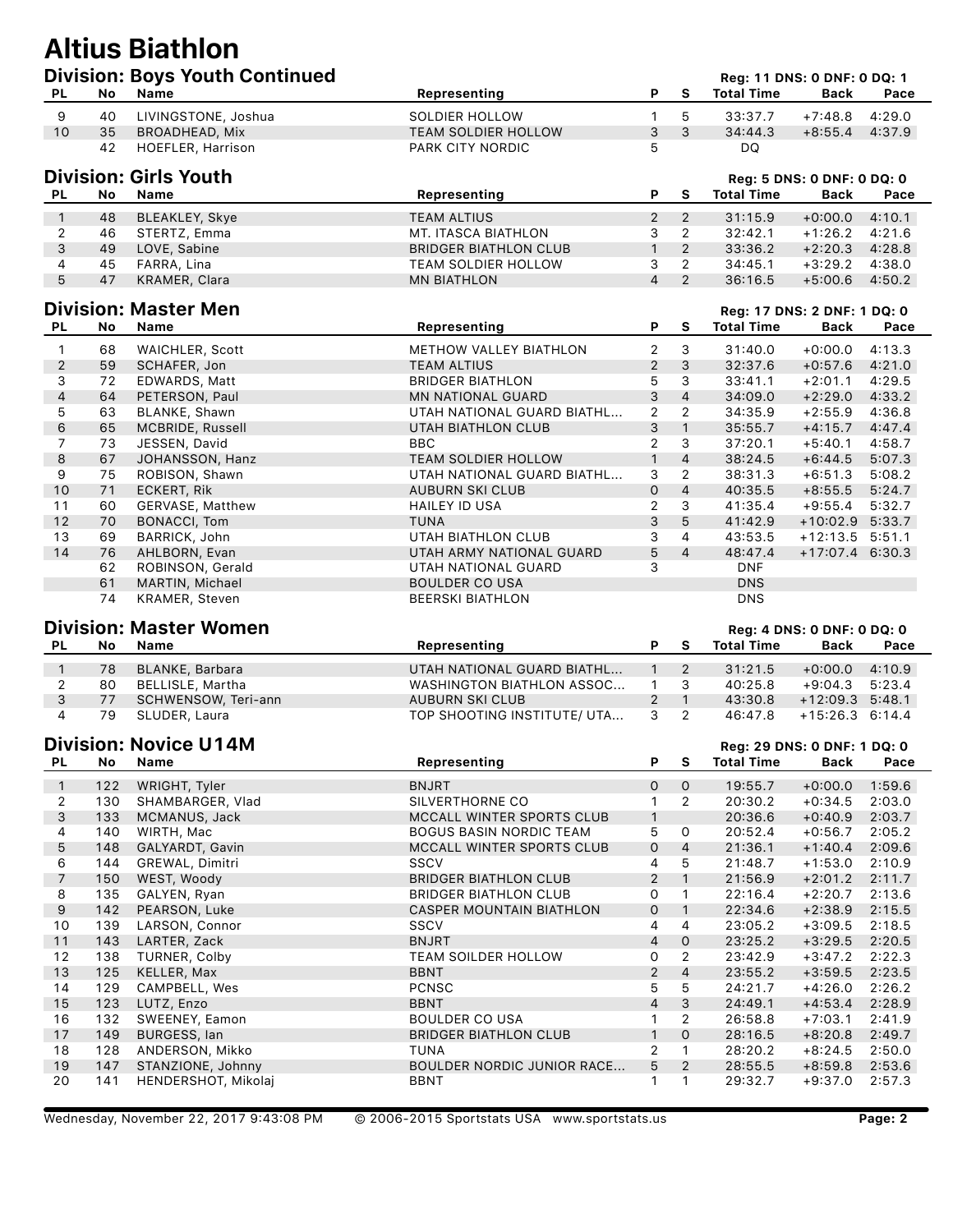#### **Altius Biathlon Digital Division: Novice UNAM Continued Register and Decision Page: 29 DNS: 0 DNF: 1 D**

|     |     | <b>PIVISION. NOVICE O TAM CONTINUED</b> |                                |                |                |                   | Red: 29 DNS: 0 DNF: 1 DQ: 0 |      |
|-----|-----|-----------------------------------------|--------------------------------|----------------|----------------|-------------------|-----------------------------|------|
| PL. | No. | Name                                    | Representing                   |                | P S            | <b>Total Time</b> | <b>Back</b>                 | Pace |
| 21  | 146 | MCRAE, Finn                             | <b>BIG SKY</b>                 | 3              | 5              | $30:01.0*$        | $+10:05.3$ 3:00.1           |      |
| 22  | 131 | BERRY, William                          | SOLDIER HOLLOW/UOP             | 5              | $-2$           | 30:43.7           | $+10:48.0$ 3:04.4           |      |
| 23  | 127 | SWEENEY, Siadhal                        | BNJRT                          |                |                | 30:55.2           | $+10:59.5$ 3:05.5           |      |
| 24  | 137 | <b>GURARIE, Samuel</b>                  | BOULDER NORDIC JUNIOR RACI     |                | $4 \quad 3$    | 31:00.5           | $+11:04.8$ 3:06.1           |      |
| 25  | 124 | WEST, Clark                             | BRIDGER BIATHLON CLUB          | $\mathcal{P}$  | $\overline{1}$ | 32:50.2           | $+12:54.5$ 3:17.0           |      |
| 26  | 134 | WENDEL, Logan                           | <b>BOGUS BASIN NORDIC TEAM</b> | 4              | $\overline{a}$ | 33:37.4           | $+13:41.7$ $3:21.7$         |      |
| 27  | 126 | VARBLE, Roan                            | SUMMIT NORDIC SKI CLUB (SNSC)  | 2              | $\circ$        | 48:44.9           | $+28:49.2$ 4:52.5           |      |
| 28  | 136 | BARKER, Liam                            | <b>GALLATIN GATEWAY MT USA</b> | $\overline{2}$ | $\overline{4}$ | 1:01:39.5         | $+41:43.8$ 6:10.0           |      |
|     | 145 | VARBLE, Thane                           | SUMMIT NORDIC SKI CLUB (SNSC)  | 5              | 4              | <b>DNF</b>        |                             |      |

#### **Division: Novice U14F Division: Novice U14F Register All DNS: 0 DNF: 0 DQ: 0**

|                |     | <b>דד ט טטויטוני ווטוכועו</b> |                                 |                |                |                   | <b>Red. 14 DNS. 0 DNF. 0 DQ. 0</b> |        |
|----------------|-----|-------------------------------|---------------------------------|----------------|----------------|-------------------|------------------------------------|--------|
| PL.            | No. | Name                          | Representing                    | P              | S.             | <b>Total Time</b> | Back                               | Pace   |
| 1              | 167 | MAYBACH, Molly                | <b>BOGUS BASIN NORDIC TEAM</b>  | 0              |                | 21:35.8           | $+0:00.0$                          | 2:09.6 |
| 2              | 169 | PEARSON, Emma                 | CASPER MOUNTAIN BIATHLON        | $\mathbf{1}$   | 0              | 22:17.5           | $+0:41.7$                          | 2:13.8 |
| 3              | 160 | BOSSENBROOK, Maya             | BBC                             | 0              | $\Omega$       | 23:43.0           | $+2:07.2$                          | 2:22.3 |
| 4              | 163 | CAMPBELL, Emily               | <b>PCNSC</b>                    | $\overline{2}$ | 2              | 25:28.7           | $+3:52.9$                          | 2:32.9 |
| 5              | 165 | KRAMER, Ella                  | <b>CASPER MOUNTAIN BIATHLON</b> | 0              | $\Omega$       | 26:43.7           | $+5:07.9$                          | 2:40.4 |
| 6              | 172 | THORPE, Anna                  | <b>BNJRT</b>                    | $\mathcal{P}$  |                | 27:42.1           | $+6:06.3$                          | 2:46.2 |
| $\overline{7}$ | 171 | SWANSON, Clare                | <b>HIGHLAND HIGH</b>            | 3              |                | 28:23.4           | $+6:47.6$                          | 2:50.3 |
| 8              | 161 | ALEXANDER, Reeve              | <b>BRIDGER BIATHLON CLUB</b>    | 0              | 3              | 28:31.1           | $+6:55.3$                          | 2:51.1 |
| 9              | 170 | POWELL, Nekane                | <b>BBNT</b>                     | 4              | $\overline{4}$ | 29:51.6           | $+8:15.8$                          | 2:59.2 |
| 10             | 164 | HYBERTSON, Wren               | <b>BNJRT</b>                    | 5              | 5              | 30:14.8           | $+8:39.0$                          | 3:01.5 |
| 11             | 168 | NASHIYAMA, Sakura             | <b>PCNSC</b>                    |                |                | 30:17.1           | $+8:41.3$                          | 3:01.7 |
| 12             | 173 | WRIGHT, Cassidy               | <b>BNJRT</b>                    | 5.             |                | 30:17.5           | $+8:41.7$                          | 3:01.8 |
| 13             | 166 | KRAMER, Sofie                 | CASPER MOUNTAIN BIATHLON        | 0              |                | 30:23.7           | $+8:47.9$                          | 3:02.4 |
| 14             | 162 | APOLLO, Cicily                | <b>BOGUS BASIN NORDIC TEAM</b>  | 4              | 3              | 31:43.2           | $+10:07.4$ 3:10.3                  |        |

### **Division: Novice Men** *Reg: 31 DNS: 0 DNF: 0 DQ: 0*

| PL           | No  | <b>Name</b>               | Representing                     | P              | S              | <b>Total Time</b> | <b>Back</b>       | Pace   |
|--------------|-----|---------------------------|----------------------------------|----------------|----------------|-------------------|-------------------|--------|
| $\mathbf{1}$ | 202 | DESPRES, Thomas           | <b>GMVS</b>                      | $\mathbf{O}$   | $\mathsf{O}$   | 15:57.9           | $+0:00.0$         | 3:32.9 |
| 2            | 189 | ZUPKO, Hunter             | MN NATIONAL GUARD BIATHALON      | $\mathbf{1}$   | 0              | 16:02.0           | $+0:04.1$         | 3:33.8 |
| 3            | 211 | KELLOGG, Carl             | <b>GREEN MOUNTAIN VALLEY SCH</b> | $\mathbf{1}$   | $\mathbf{1}$   | 16:34.2           | $+0:36.3$         | 3:40.9 |
| 4            | 218 | <b>BUSHEY, Brian</b>      | <b>GMVS</b>                      | 1              | 3              | 16:50.0           | $+0:52.1$         | 3:44.4 |
| 5            | 214 | GANS, Noah                | <b>LANDER VALLEY HS</b>          | $\mathbf{O}$   | 3              | $16:58.5*$        | $+1:00.6$         | 3:46.3 |
| 6            | 200 | YEWER, Ted                | <b>BBNT</b>                      |                | $\overline{2}$ | 17:07.3           | $+1:09.4$         | 3:48.3 |
| 7            | 196 | GEBHARDS, Thomas          | MCCALL WINTER SPORTS CLUB        | 3              | $\overline{2}$ | 17:53.6           | $+1:55.7$         | 3:58.6 |
| 8            | 213 | ALDRICH, Kade             | <b>BOGUS BASIN NORDIC TEAM</b>   | $\mathbf{1}$   | $\overline{2}$ | 18:11.2           | $+2:13.3$         | 4:02.5 |
| 9            | 187 | ROLOFF, James             | <b>BOGUS BASIN NORDIC TEAM</b>   | $\overline{2}$ | 2              | 18:25.9           | $+2:28.0$         | 4:05.8 |
| 10           | 201 | GARLICK, William          | <b>CASPER MOUNTAIN BIATHLON</b>  | 0              | $\mathbf{1}$   | 19:03.1           | $+3:05.2$         | 4:14.0 |
| 11           | 188 | VALENTINE, Josh           | <b>GMVS</b>                      | 4              | 3              | 19:03.5           | $+3:05.6$         | 4:14.1 |
| 12           | 184 | HANDFIELD, Luc            | <b>BBNT</b>                      | 0              | 0              | 19:16.9           | $+3:19.0$         | 4:17.1 |
| 13           | 204 | DANIELS, Jackson          | <b>BBNT</b>                      | 5              | $\mathbf{1}$   | 19:38.0           | $+3:40.1$         | 4:21.8 |
| 14           | 215 | GARDNER, Ben              | <b>NORTH ARM BOYS</b>            | 1              | 4              | 19:51.2           | $+3:53.3$         | 4:24.7 |
| 15           | 229 | KESSLER, Nathan           | <b>BUFFALO WY USA</b>            | $\mathbf{1}$   | 5              | 19:51.3           | $+3:53.4$         | 4:24.7 |
| 16           | 191 | <b>GEBHARDS, Nicholas</b> | MCCALL WINTER SPORTS CLUB        | 3              | 1              | 19:55.0           | $+3:57.1$         | 4:25.6 |
| 17           | 203 | GOETZ, Silas              | <b>LANDER VALLEY HS</b>          | $\mathsf{O}$   | $\mathbf{1}$   | 20:19.3           | $+4:21.4$         | 4:31.0 |
| 18           | 192 | MCCABE, Conner            | SKI AND SNOWBOARD CLUB VAIL      | 2              | 5              | 20:50.9           | $+4:53.0$         | 4:38.0 |
| 19           | 197 | POLY, Colin               | <b>BBNT</b>                      | 0              | 3              | 20:51.5           | $+4:53.6$         | 4:38.1 |
| 20           | 206 | HALFORD, Sean             | <b>BBNT</b>                      | 3              | 0              | 21:27.1           | $+5:29.2$         | 4:46.0 |
| 21           | 199 | BONACCI, Joseph           | <b>TUNA</b>                      | 4              | $\mathsf{O}$   | 21:36.2           | $+5:38.3$         | 4:48.0 |
| 22           | 210 | LOWE, Nick                | <b>PARK CITY UT USA</b>          | 4              | 0              | 21:51.2           | $+5:53.3$         | 4:51.4 |
| 23           | 216 | JOHNSON, Cade             | <b>BOGUS BASIN NORDIC TEAM</b>   | $\overline{2}$ | $\overline{4}$ | 22:37.5           | $+6:39.6$         | 5:01.7 |
| 24           | 212 | POLY, Sidney              | <b>BBNT</b>                      | $\overline{2}$ | 2              | 23:36.1           | $+7:38.2$         | 5:14.7 |
| 25           | 217 | MERCY, Blake              | <b>TUNA</b>                      | 5              | 5              | 24:33.6*          | $+8:35.7$         | 5:27.5 |
| 26           | 190 | MCCOWN, Eric              | <b>BOGUS BASIN NORDIC TEAM</b>   | 3              | 1              | 24:43.0           | $+8:45.1$         | 5:29.6 |
| 27           | 205 | SWANSON, Adam             | <b>CENTRAL HIGHSCHOOL</b>        | 5              | 5              | 25:56.2           | $+9:58.3$         | 5:45.8 |
| 28           | 198 | NEUHOFF, Jackson          | <b>BBNT</b>                      | 3              | 3              | 25:59.0           | $+10:01.1$        | 5:46.4 |
| 29           | 185 | <b>BARRETT, Eddie</b>     | <b>BOGUS BASIN</b>               | $\overline{2}$ | $\mathbf{1}$   | 31:10.0           | $+15:12.1$        | 6:55.6 |
| 30           | 183 | MCCOWN, Gabriel           | <b>BOGUS BASIN NORDIC TEAM</b>   | 3              | 3              | 39:54.3           | $+23:56.4$ 8:52.1 |        |
| 31           | 186 | BERG, Edward              | <b>CASPER MOUNTAIN BIATHLON</b>  | 3              |                | 1:13:04.6         | +57:06.7 16:14.4  |        |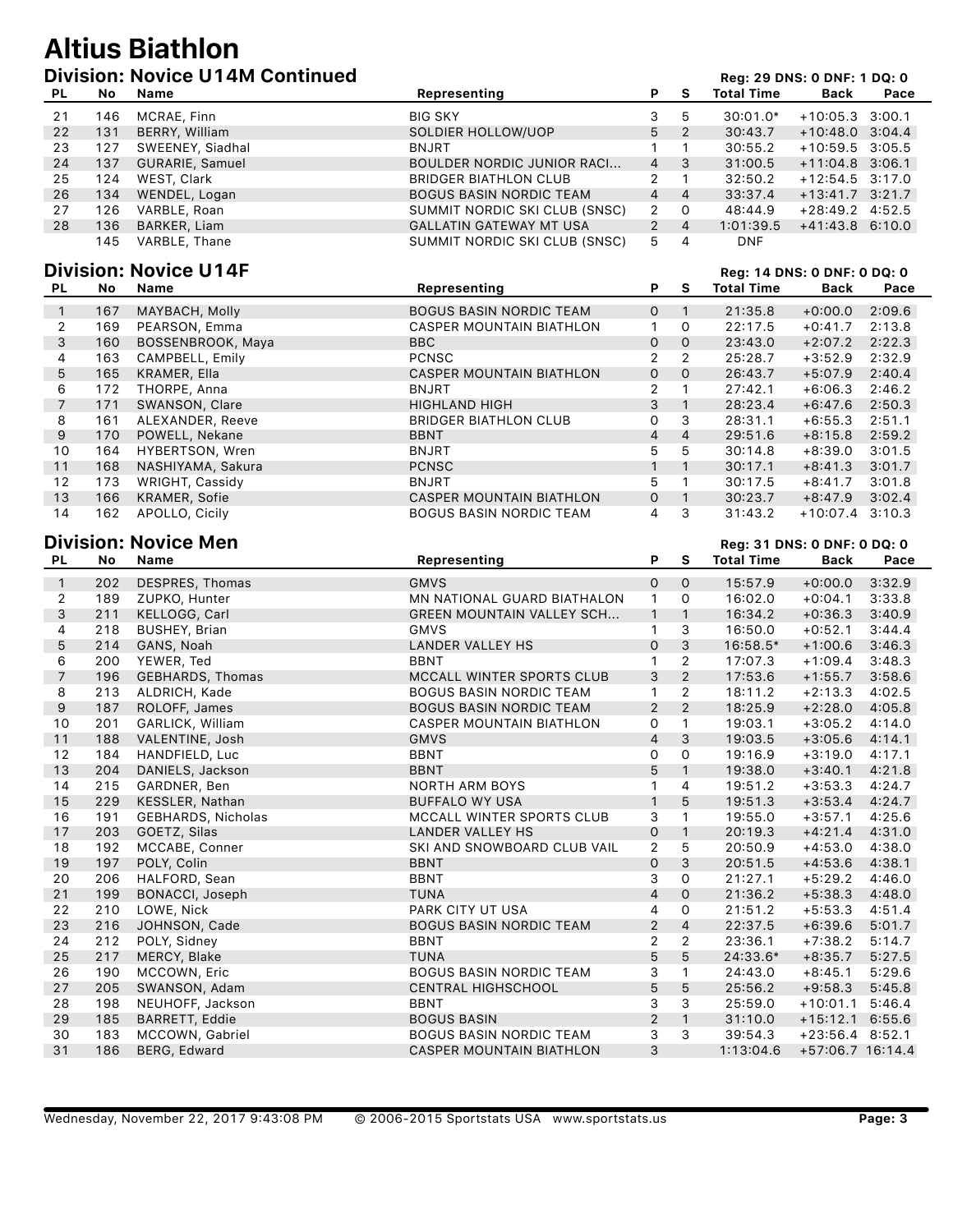# **Altius Biathlon**

|                |     | <b>Division: Novice Women</b> |                                |                |                |                   | Reg: 20 DNS: 3 DNF: 0 DQ: 0 |        |
|----------------|-----|-------------------------------|--------------------------------|----------------|----------------|-------------------|-----------------------------|--------|
| PL             | No  | Name                          | Representing                   | P.             | S              | <b>Total Time</b> | Back                        | Pace   |
|                | 267 | DONOHOE, Emma                 | <b>BOGUS BASIN NORDIC TEAM</b> | 0              | $\mathsf{O}$   | 18:17.3           | $+0:00.0$                   | 4:03.8 |
| 2              | 269 | CUNEO, Olivia                 | <b>GMVS</b>                    | $\mathbf{1}$   | $\Omega$       | 18:52.7           | $+0:35.4$                   | 4:11.7 |
| 3              | 276 | GRUNER, Abigail               | CASPER MOUNTAIN BIATHLON       | 0              | 0              | 19:22.4           | $+1:05.1$                   | 4:18.3 |
| $\overline{4}$ | 266 | CISLER, Grace                 | <b>GMVS</b>                    | 3              | 2              | 23:12.8           | $+4:55.5$                   | 5:09.5 |
| 5              | 278 | SERIO, Sofia                  | <b>BOGUS BASIN NORDIC TEAM</b> | 3              |                | 23:44.8           | $+5:27.5$                   | 5:16.6 |
| 6              | 281 | LUTZ, Maya                    | <b>BBNT</b>                    | 5              | 3              | 24:00.0           | $+5:42.7$                   | 5:20.0 |
| 7              | 283 | LINDAMAN, Kaitlyn             | <b>MACALESTER COLLEGE</b>      | 0              | 3              | 24:17.5           | $+6:00.2$                   | 5:23.9 |
| 8              | 279 | STROHMEYER, Hope              | <b>BBNT</b>                    | $\overline{2}$ | 2              | 24:33.9*          | $+6:16.6$                   | 5:27.5 |
| 9              | 265 | CARLSON, Sofia                | <b>BBNT</b>                    | 5              |                | 26:22.9           | $+8:05.6$                   | 5:51.8 |
| 10             | 264 | HEGERLE, Elise                | <b>BOGUS BASIN NORDIC TEAM</b> | 5              | 5              | 26:31.2           | $+8:13.9$                   | 5:53.6 |
| 11             | 275 | GALINAT, Shelby               | <b>BOGUS BASIN NORDIC TEAM</b> | 5              | 4              | 27:09.0           | $+8:51.7$                   | 6:02.0 |
| 12             | 261 | TEAGUE, Mary                  | CASPER MOUNTAIN BIATHLON       | 0              | $\mathbf{O}$   | 27:59.9           | $+9:42.6$                   | 6:13.3 |
| 13             | 263 | TOMTEN, Mira                  | <b>BBNT</b>                    | 3              | $\overline{2}$ | 28:16.6           | $+9:59.3$                   | 6:17.0 |
| 14             | 282 | <b>BAILEY, Kirsten</b>        | <b>BOGUS BASIN NORDIC TEAM</b> | 3              | $\overline{4}$ | $28:35.7*$        | $+10:18.4$ 6:21.3           |        |
| 15             | 262 | QUAM, Erin                    | PANTHER NORDIC                 | 0              | 3              | $29:52.7*$        | $+11:35.4$ 6:38.4           |        |
| 16             | 268 | NEUHOFF, Sarah                | <b>BBNT</b>                    | 4              | 4              | 30:14.7           | $+11:57.4$ 6:43.3           |        |
| 17             | 277 | WEPPNER, Maya                 | <b>BBNT</b>                    | 2              | 3              | 30:30.8           | $+12:13.5$ 6:46.8           |        |
|                | 270 | QUAM, Izzy                    | PANTHER NORDIC                 |                |                | <b>DNS</b>        |                             |        |
|                | 274 | GRIFFITH, Emma                | MCCALL WINTER SPORTS CLUB      |                |                | <b>DNS</b>        |                             |        |
|                | 280 | LEDERMANN, Heidi              | SAINT MARYS UNIVERSITY OF M    |                |                | <b>DNS</b>        |                             |        |

#### **Division: Novice Master Men Reg: 17 DNS: 4 DNF: 0 DQ: 0**

| PL.                   | No  | Name                     | Representing                   | P | s            | <b>Total Time</b> | <b>Back</b>       | Pace   |
|-----------------------|-----|--------------------------|--------------------------------|---|--------------|-------------------|-------------------|--------|
|                       | 237 | WIRTH, Adam              | <b>BBNT PARENTS</b>            | 2 | $\circ$      | 18:42.3           | $+0:00.0$         | 4:09.4 |
| $\mathbf{2}^{\prime}$ | 221 | ZIMMERMAN, Rick          | WINTER PARK NORDIC             |   | 0            | 19:53.0           | $+1:10.7$         | 4:25.1 |
| 3                     | 226 | WEBSTER, Jon             | MINNEAPOLIS MN                 | 2 | 0            | 20:16.2           | $+1:33.9$         | 4:30.3 |
| 4                     | 239 | SWANSON, Matt            | <b>NONE</b>                    | 0 | $\mathbf{1}$ | 20:22.0           | $+1:39.7$         | 4:31.6 |
| 5                     | 227 | SCHNEIDER, Richard       | OGDEN NORDIC                   | 0 | 0            | 21:23.1           | $+2:40.8$         | 4:45.1 |
| 6                     | 234 | GARDNER, Jamie           | <b>NORTH ARM BOYS</b>          |   |              | 23:33.4           | $+4:51.1$         | 5:14.1 |
|                       | 236 | <b>BUCHANAN, Kayle</b>   | <b>UTNG</b>                    | 0 | $\Omega$     | 24:50.3           | $+6:08.0$         | 5:31.2 |
| 8                     | 241 | <b>HYBERTSON, Brooks</b> | <b>BNJRT</b>                   |   | $\mathsf{O}$ | 25:13.0           | $+6:30.7$         | 5:36.2 |
| 9                     | 235 | BARKER, Seth             | <b>GALLATIN GATEWAY MT USA</b> |   | $\Omega$     | 27:34.3           | $+8:52.0$         | 6:07.6 |
| 10 <sup>°</sup>       | 222 | DRONEN, Blake            | NEW BRIGHTON MN USA            | 5 | 5            | 28:55.0           | $+10:12.7$ 6:25.6 |        |
| 11                    | 225 | BLEAKLEY, Michael        | TEAM ALTIUS                    | 0 | 1            | 29:22.1           | $+10:39.8$ 6:31.6 |        |
| $12 \overline{ }$     | 228 | TILLETT, Luke            | UTNG BIATHLON TEAM             |   |              | 31:24.7           | $+12:42.4$ 6:58.8 |        |
| 13                    | 238 | KOMAREK, Wayne           | CIRCLE PINES MN USA            | 2 | $\circ$      | 33:05.4           | $+14:23.1$ 7:21.2 |        |
|                       | 223 | CREIGHTON, Ted           | DURANGO CO USA                 |   |              | <b>DNS</b>        |                   |        |
|                       | 224 | LOVETT, Daniel           | STEAMBOAT SPRINGS CO USA       |   |              | <b>DNS</b>        |                   |        |
|                       | 230 | ROLOFF, Doug             | <b>BOISE ID</b>                |   |              | <b>DNS</b>        |                   |        |
|                       | 240 | MARTIN, Jim              | UNAFFILIATED                   |   |              | <b>DNS</b>        |                   |        |

#### **Division: Novice Master Women Register 2008 Reg: 9 DNS: 0 DNF: 0 DQ: 0**

| PL.                                                                                                                                  | No             | Name                   | Representing                    | P            | S.           | <b>Total Time</b> | <b>Back</b> | Pace   |
|--------------------------------------------------------------------------------------------------------------------------------------|----------------|------------------------|---------------------------------|--------------|--------------|-------------------|-------------|--------|
|                                                                                                                                      | 290            | MCCOOEY, Stacy         | <b>KAMAS UT USA</b>             |              | 1            | 20:37.5           | $+0:00.0$   | 4:35.0 |
| 2                                                                                                                                    | 295            | BOHATY, Patti          | FULTON BREWING NORDIC RACI      |              |              | 24:28.7           | $+3:51.2$   | 5:26.4 |
| 3                                                                                                                                    | 287            | HOLSTI, Maija          | <b>TUNA</b>                     |              | 1            | 24:44.4           | $+4:06.9$   | 5:29.9 |
| 4                                                                                                                                    | 292            | <b>BARKER, Nicole</b>  | <b>GALLATIN GATEWAY MT USA</b>  | 4            |              | 25:55.7           | $+5:18.2$   | 5:45.7 |
| 5                                                                                                                                    | 293            | <b>GALINAT, Stacey</b> | <b>BOISE ID USA</b>             | $\mathbf{2}$ | $\mathbf{1}$ | 25:57.8           | $+5:20.3$   | 5:46.2 |
| 6                                                                                                                                    | 294            | JESSEN, Holly          | <b>BELGRADE MT US</b>           | 0            | $\mathsf{O}$ | 26:47.1           | $+6:09.6$   | 5:57.1 |
| 7                                                                                                                                    | 291            | DAHMAN, Stacey         | <b>BOZEMAN MT USA</b>           |              | $\Omega$     | 26:58.4*          | $+6:20.9$   | 5:59.6 |
| 8                                                                                                                                    | 289            | ANDEN, Corey           | OGDEN NORDIC                    | 3            | $\Omega$     | 28:37.5           | $+8:00.0$   | 6:21.7 |
| 9                                                                                                                                    | 288            | KRAMER, Nicol          | <b>CASPER MOUNTAIN BIATHLON</b> | $\mathsf{O}$ | $\mathsf{O}$ | 33:54.4           | $+13:16.9$  | 7:32.1 |
| <b>Division: Sit Ski</b><br><b>Req: 2 DNS: 0 DNF: 0 DQ: 0</b><br>Representing<br><b>Total Time</b><br>No.<br>Name<br>P.<br>S.<br>PL. |                |                        |                                 | Back         | Pace         |                   |             |        |
|                                                                                                                                      |                |                        |                                 |              |              |                   |             |        |
|                                                                                                                                      | $\overline{2}$ | PRICE, Bryan           | CASPER MOUNTAIN BIATHLON        | 3            | 5            | 27:11.0           | $+0:00.0$   | 6:02.4 |
| 2                                                                                                                                    |                | RASMUSSEN, Christ      | <b>CASPER MOUNTAIN BIATHLON</b> |              | 1            | 35:51.5           | $+8:40.5$   | 7:58.1 |